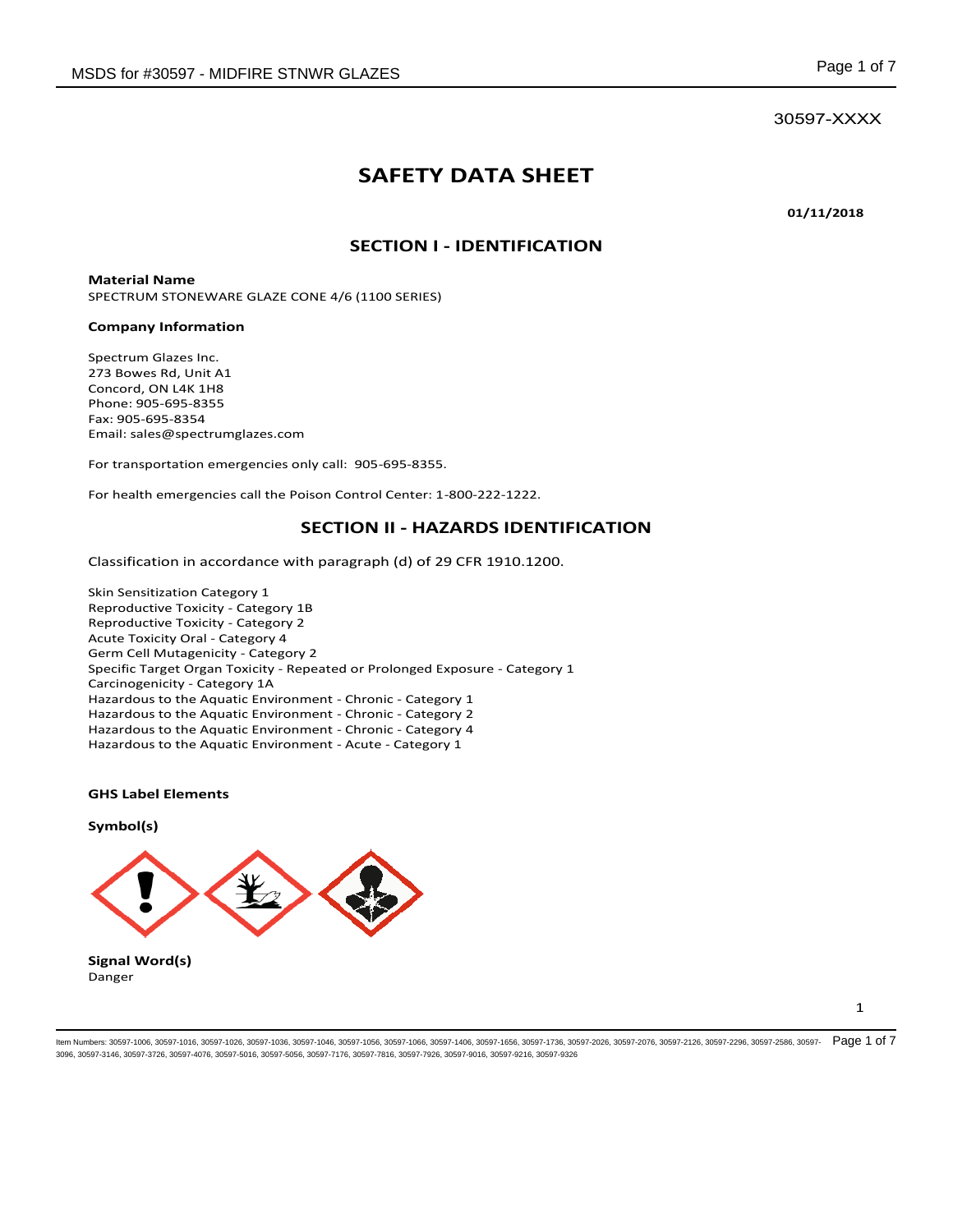#### **Hazard Statement(s)**

Causes damage to organs. Harmful if swallowed. May cause an allergic skin reaction. May cause cancer by inhalation. May cause long lasting harmful effects to aquatic life.. May damage fertility. May damage the unborn child. Suspected of causing genetic defects. Suspected of damaging the unborn child. Toxic to aquatic life with long lasting effects. Very toxic to aquatic life. Very toxic to aquatic life with long lasting effects.

#### **Precautionary Statement(s)**

#### **Prevention**

Obtain special instructions before use. Do not handle until all safety precautions have been read and understood. Do not breath dust/fume/gas/mist/vapours/spray. Wash hands thoroughly after handling. Do not eat, drink, or smoke when using this product. Contaminated work clothing should not be allowed out of the workplace. Avoid release to the environment. Wear protective gloves/protective clothing/eye protection/face protection.

#### **Response**

Call a POISON CENTER/doctor if you feel unwell. Get medical advice/attention. Get medical advice/attention if you feel unwell. Rinse mouth. Wash contaminated clothing before reuse. Collect spillage. IF SWALLOWED: Immediately call a POISON CENTER/doctor. IF ON SKIN: Wash with plenty of water. If exposed or concerned: Get medical advice/attention. If skin irritation or rash occurs: Get medical advice/attention.

### **SECTION III - COMPOSITION / INFORMATION ON HAZARDOUS INGREDIENTS**

|                                                     |            | <b>PEL/TLV</b> | Max      |            |      |
|-----------------------------------------------------|------------|----------------|----------|------------|------|
| <b>Hazardous Ingredients</b>                        | CAS/EC#    | (MG/M#)        | % Weight | <b>NTP</b> | IARC |
| <b>BORIC ACID</b>                                   | 10043-35-3 | N/A            | 1.50000  | N          | N    |
| <b>NICKEL OXIDE</b>                                 | 1313-99-1  | N/A            | 2.50000  | N          | N    |
| <b>ZINC</b>                                         | 1314-13-2  | N/A            | 4.11040  | N          | N    |
| VANADIUM PENTOXIDE                                  | 1314-62-1  | N/A            | 4.00000  | N          | N    |
| REACTION MASS OF: 5-CHLORO-2-METHYL--4-IS 1314-13-2 |            | N/A            | 4.11040  | N          | N    |
| <b>MANGANESE</b>                                    | 7439-96-5  | 5.00           | 17.60000 | N          | N    |
| <b>NICKEL</b>                                       | 7440-02-0  | 1.00           | 2.05001  | Y          | Y    |
| <b>BARIUM</b>                                       | 7440-39-3  | 0.50           | 1.39276  | N          | N    |
| <b>COPPER</b>                                       | 7440-50-8  | 1.00           | 3.54600  | N          | N    |

## **SECTION IV - FIRST AID MEASURES**

FIRST AID MEASURE: If swallowed, get prompt medical attention.

#### **SECTION V - FIRE FIGHTING MEASURES**

FLASH POINT (METHOD): N/A EXPOSION LIMITS IN AIR (% BY VOLUME): NOT EXPOLSIVE EXTINGUISHING MEDIA: NO SPECIAL METHOD REQUIRED FIRE FIGHTING PROCEDURES: NO SPECIAL FIRE FIGHTING PROCEDURES REQUIRED UNUSUAL FIRE \$ EXPLOSION HAZARDS: NOT COMBUSTIBLE

2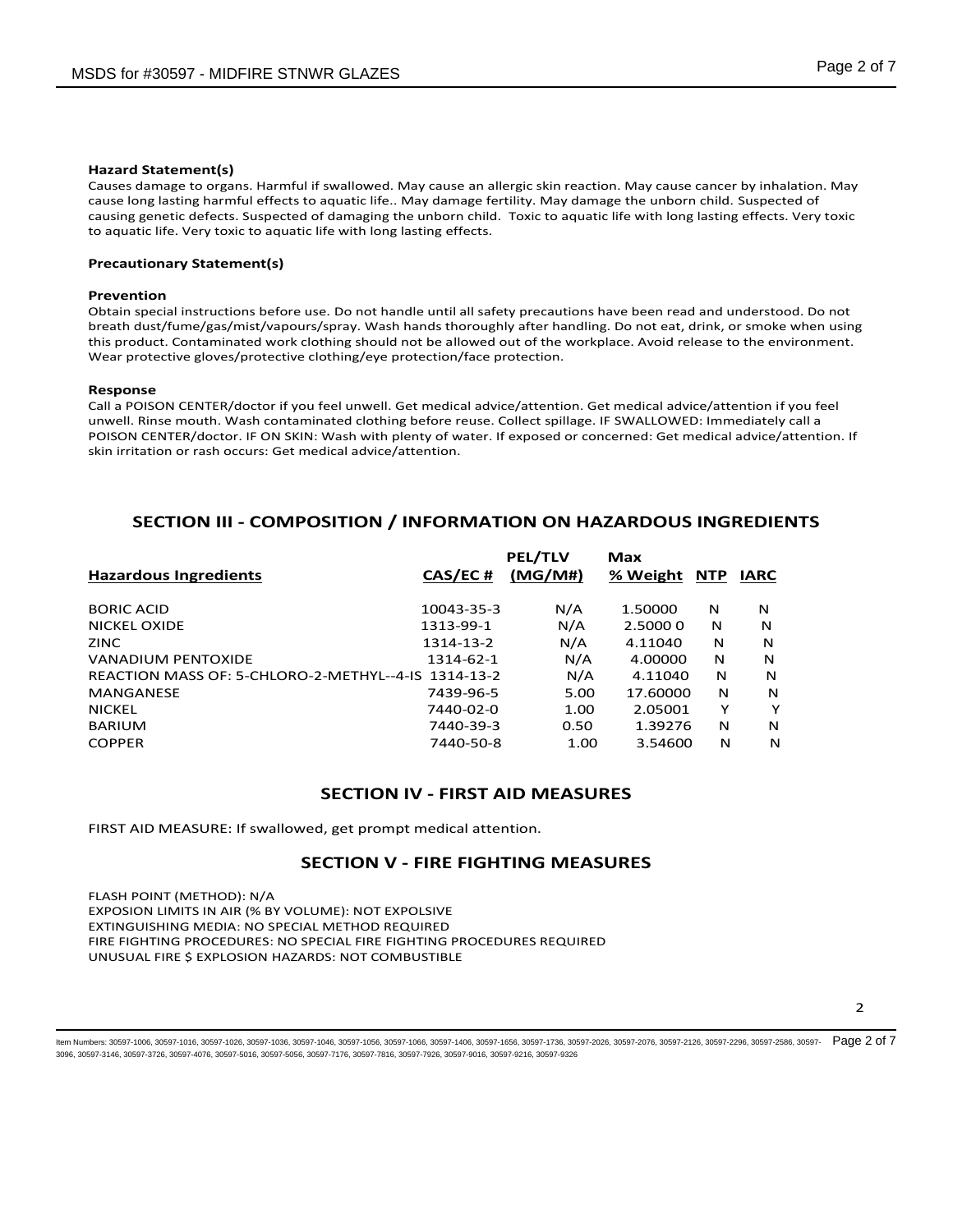## **SECTION VI - ACCIDENTAL RELEASE MEASURES**

STEPS TO BE TAKEN IN CASE A MATERIAL IS SPILLED: Clean up in accordance with all applicable regulations. Absorb spillage with non-combustible, absorbent material. For waste disposal see Section XIII.

## **SECTION VII - HANDLING AND STORAGE**

PRECAUTIONS TO BE TAKEN DURING HANDLING AND STORAGE: Good industrial hygiene practice requires that exposure be maintained below the TLV. This is preferably achieved through the provision of adequate ventilation. When exposure cannot be adequately controlled in this way, personal respiratory protection should be employed.

## **SECTION VIII - EXPOSURE CONTROLS / PERSONAL PROTECTION**

RESPIRATORY PROTECTION AND SPECIAL VENTILATION REQUIREMENTS: Use a locally exhausting hood appropriate for the operation. Use with ventilation adequate to keep exposure within published exposure limits (SEE SECTION III). Use NIOSH certified mask for dusts or mists if exposure levels exceed published exposure limits (SEE SECTION III).

OTHER PROTECTIVE EQUIPMENT (GLOVES, GOGGLES, ETC.): None required.

WORK/HYGIENE PRACTICES: Avoid prolonged contact with skin. Wash hands immediately after use. When using do not eat, drink, or smoke.

ENGINEERING CONTROLS: Keep in original container. NOT FOR USE IN HEALTH CARE FACILITIES. KEEP OUT OF REACH OF CHILDREN.

## **SECTION IX - PHYSICAL AND CHEMICAL PROPERTIES**

BOILING POINT: N/A MELTING POINT: N/A VAPOUR PRESSURE: N/A SPECIFIC VAPOUR DENSITY SPECIFIC GRAVITY: N/A

SOLUBILITY IN WATER: N/A REACTIVITY IN WATER: NON-REACTIVE

## **SECTION X - STABILITY AND REACTIVITY**

HAZARDOUS POLYMERIZATION PRODUCTS: N/A STABILITY (STABLE CONDITIONS TO AVOID): N/A INCOMPATIBILITY (MATERIALS TO AVOID): N/A HAZARDOUS DECOMPOSITION PRODUCTS: N/A

## **SECTION XI - TOXOLOGICAL INFORMATION**

ACUTE EFFECTS ASSOCIATED WITH USE OF THIS MATERIAL: EXPOSURE MAY CAUSE ACUTE OR DELAYEDDAMAGE TO THE LUNGS. MAY BE HARMFUL BY BREATHING DUSTS OR MISTS. MAY BE HARMFUL IF SWALLOWED. CONTACT MAY RESULT IN REDNESS OR PAIN IN THE EYES. EXPOSURE MAY RESULT IN SHORTNESS OF BREATH, CHEST PAIN, CHEST TIGHTNESS, WHEEZING AND A COUGH.

The summated LD50 is 566.6 mg/kg.

The summated LC50 is 32924 mg/cubic meter.

This product is considered to be a known or suspected human carcinogen by NTP, IARC, or OSHA (see SECTION III).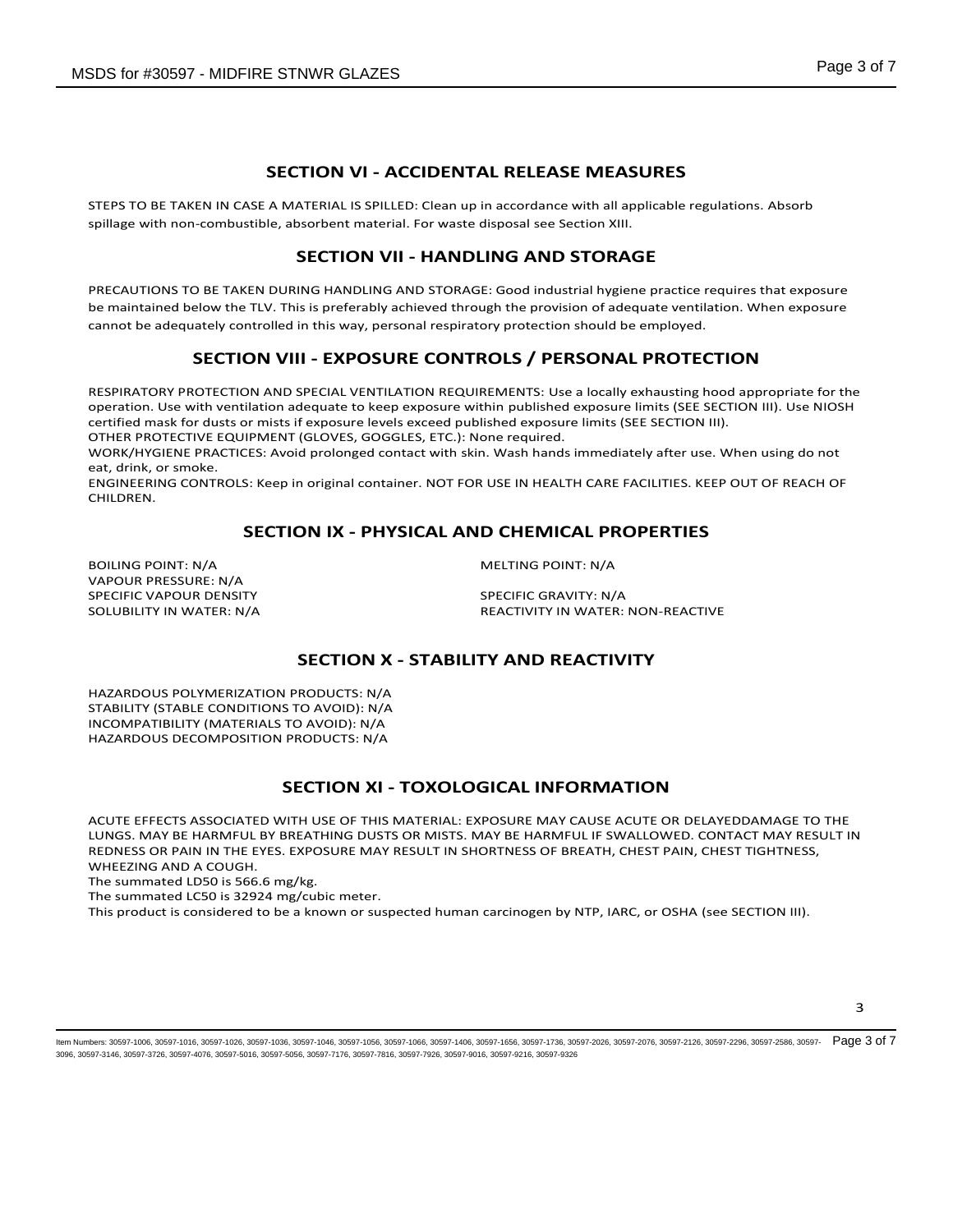## **SECTION XII - ECOLOGICAL INFORMATION**

**Aquatic Hazard Statement(s)** Toxic to aquatic life with log lasting effects. Mau cause long lasting harmful effects to aquatic life. Very toxic to aquatic life. Very toxic to aquatic life with log lasting effects.

### **SECTION XIII - DISPOSAL CONSIDERATIONS**

RCRA HAZARD CLASS (40 CFR 261): THIS PRODUCT IS NOT CLASSIFIED AS A HAZARDOUS WASTE. WASTE DISPOSAL METHOD: DISPOSE OF IN ACCORDANCE FEDERAL, STATE, AND LOCAL REGULATIONS.

### **SECTION XIV - TRANSPORTATION INFORMATION**

U.S.DOT (49 CFR 172.101): THIS IS NOT A HAZARDOUS MATERIAL AS CLASSIFIED BY CFR 172.101.

### **SECTION XV - REGULATORY INFORMATION**

CONTENTS OF THIS SDS COMPLY WITH OSHA HAZARD COMMUNICATION STANDARD 29 CFR 1910.1200.

EPA SARA TITLE III CHEMICAL LISTINGS: SECTION 302.4 EXTREMELY HAZARDOUS SUBSTANCES (40 CFR 355): NONE

SECTION 313 TOXIC CHEMICALS (40 CFR 372): MANGANESE

INTERNATIONAL REGULATIONS

CANADIAN WHMIS: THIS PRODUCT IS A CONTROLLED PRODUCT UNDER CANADA'S WORKPLACE HAZARDOUS MATERIALS INFORMATION SYSTEM. IT CONTAINS THE FOLLOWING TOXIC OR HIGHLY TOXIC MATERIALS: ALUMINUM OXIDE FERRIC OXIDE **OUARTZ** 

SUPPLEMENTAL STATE COMPLIANCE INFORMATION:

THIS PRODUCT CONTAINS THE FOLLOWING CHEMICAL(S) LISTED UNDER NEW JERSEY'S RIGHT TO KNOW PROGRAM: ALUMINUM OXIDE BARIUM OXIDE MANGANESE PIGMENT RED 101 QUARTZ

THIS PRODUCT CONTAINS THE FOLLOWING CHEMICAL(S) REQUIRING NOTIFICATIOJN TO THE STATE OF WASHINGTON UNDER THEIR CHILDREN'S SAFE PRODUCTS ACT: **NONE** 

THIS PRODUCT CONTAINS THE FOLLOWING CHEMICAL(S) LISTED IN FLORIDA'S TOXIC SUBSTANCE LIST: IRON OXIDE FUME MANGANESE QUARTZ DUST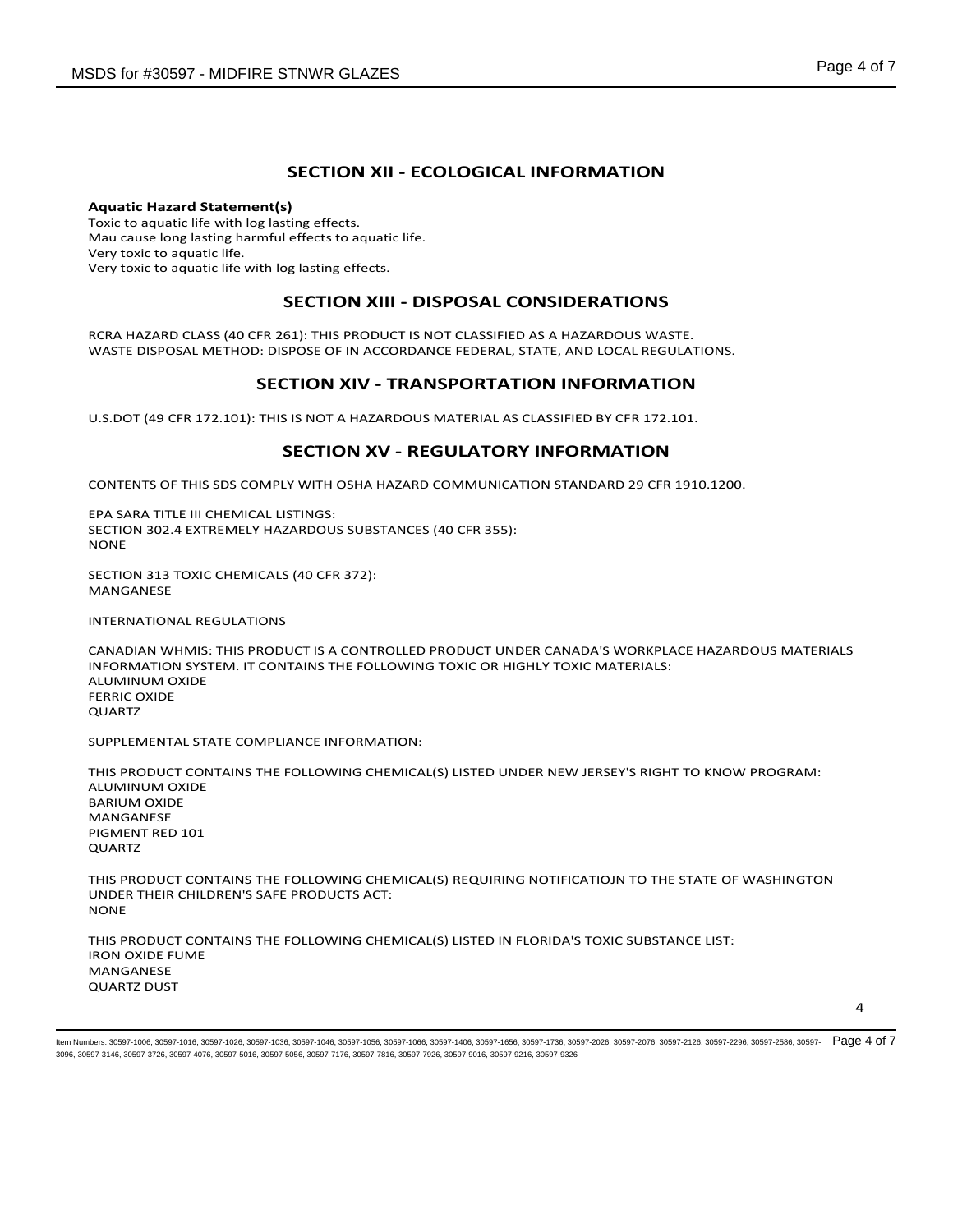THIS PRODUCT CONTAINS THE FOLLOWING CHEMICAL(S) LISTED IN MAINE'S PRIORITY CHEMICAL LIST: NONE

THIS PRODUCT CONTAINS THE FOLLOWING CHEMICAL(S) CONSIDERED BY VERMONT AS BEING OF VERY HIGH CONERN TO CHILDREN: NONE

THIS PRODUCT CONTAINS THE FOLLOWING CHEMICAL(S) LISTED IN MASSACHUSETTS' HAZARDOUS SUBSTANCE LIST: ALUMINUM OXIDE IRON OXIDE DUST MANGANESE QUARTZ

THIS PRODUCT CONTAINS THE FOLLOWING CHEMICAL(S) LISTED IN MICHIGAN'S CRITICAL MATERIALS REGISTER: **NONE** 

THIS PRODUCT CONTAINS THE FOLLOWING CHEMICAL(S) LISTED ON MINNESOTA'S HAZARDOUS SUBSTANCES LIST: QUARTZ IRON OXIDE FUME (Fe2O3) as fE MANGANESE, elemental and compounds as M a-ALUMINA

THIS PRODUCT CONTAINS THE FOLLOWING CHEMICAL(S) LISTED IN PENNSYLVANIA'S HAZARDOUS SUBSTANCES LIST: ALUMINUM OXIDE IRON OXIDE MANGANESE QUARTZ

Under CPSC's consumer products regulations (16 CFR 1500.3 and 1500.14), this product has the following required acute and chronic hazard labelling:

### **WARNING: MAY BE HARMFUL IF SWALLOWED. EXPOSURE MAY CAUSE ALLERGIC REACTIONS, OR HARM TO THE DEVELOPING FETUS.**

#### **Contains: BARIUM, COPPER, MANGANESE, NICKEL, VANADIUM PENTOXIDE, ZINC**

PRECAUTIONS: Avoid prolonged contact with skin. Keep in original container. Wash hands immediately after use. When using do not eat, drink or smoke. **AVOID USING IF PREGNANT OR CONTEMPLATING PREGNANCY. NOT FOR USE IN HEALTH CARE FACILITIES. KEEP OUT OF REACH OF CHILDREN.**

FIRST AID TREATMENT: If swallowed, get prompt medical attention.

For further health information contact a poison control center or call 1-800-970-1970.

## **SECTION XVI - OTHER INFORMATION**

Disclaimer: We believe the statements, technical information, and recommendations contained herein are reliable, but they are given without warranty or guarantee of any kind. The information contained in this document applies to the specific materials as supplied. It may not be valid for this material if it is used in combination with any other materials. It is the user's responsibility to satisfy oneself as to the suitability and completeness of this information for the user's own particular use.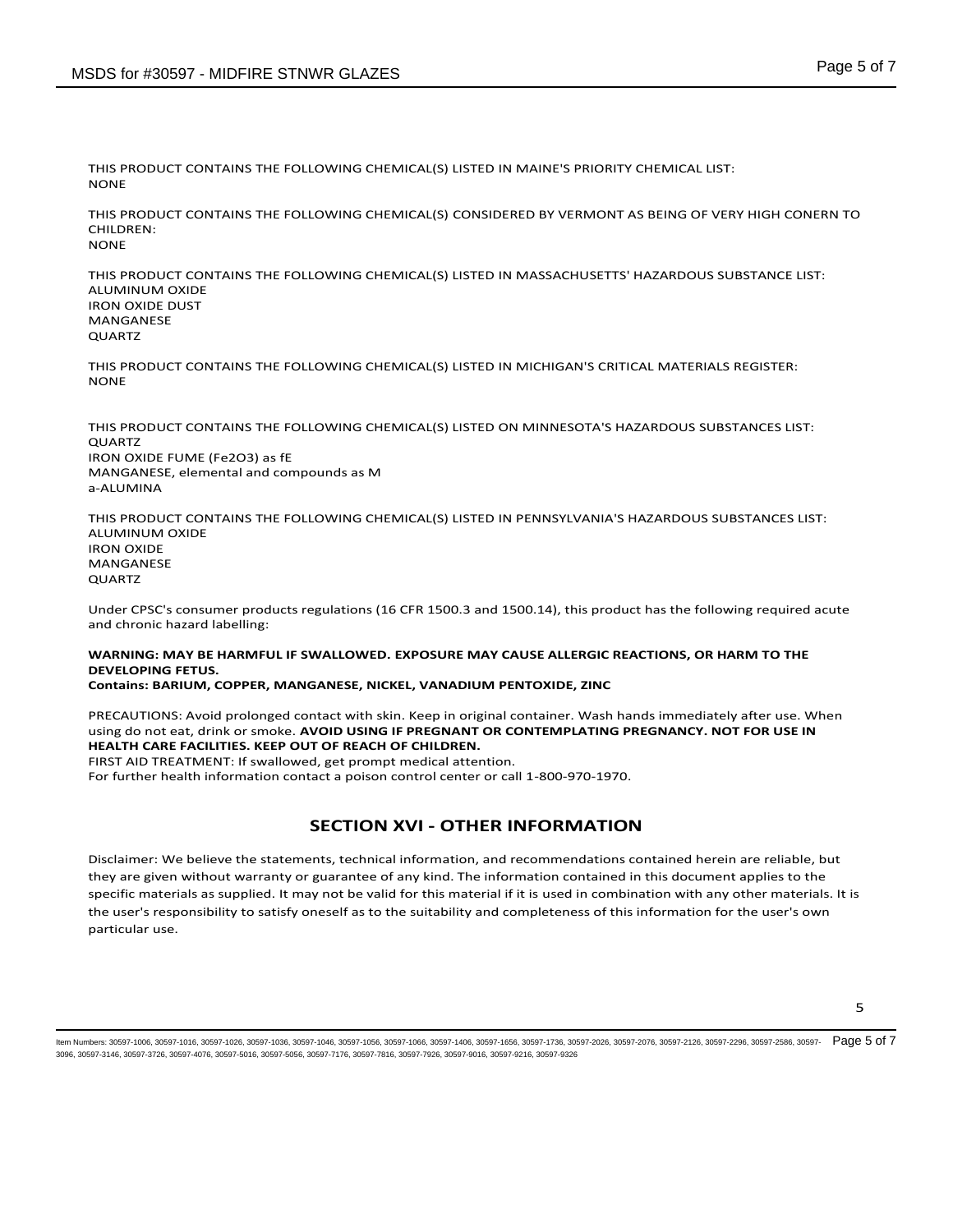## **COLOR INFORMATION**

THIS SDS APPLIES TO THE FOLLOWING COLORS WHICH ARE ASSOCIATED WITH HAZARDOUS AND/OR NON-HAZARDOUS INGREDIENTS.

| Product Number & Color        | <b>Hazardous Ingredient</b> |
|-------------------------------|-----------------------------|
| 1100 TRANSPARENT              | (NONE)                      |
| 1102 WEDGWOOD BLUE            | (NONE)                      |
| 1103 DUSTY ROSE               | (NONE)                      |
| 1104 GRASS GREEN              | (NONE)                      |
| 1106 CRIMSON                  | (NONE)                      |
| 1107 BLACK                    | (NONE)                      |
| 1108 BUTTER YELLOW            | (NONE)                      |
| 1109 CORAL                    | (NONE)                      |
| 1110 TURQUOISE                | (NONE)                      |
| <b>1111 HOLLY GREEN</b>       | <b>COPPER</b>               |
| 1112 GOLD                     | <b>COPPER</b>               |
|                               | MANGANESE                   |
| 1113 TEXTURE MILK N HONEY     | (NONE)                      |
| 1114 GOLD RAIN                | <b>COPPER</b>               |
|                               | <b>MANGANESE</b>            |
| 1115 TEXTURE MOONSCAPE        | (NONE)                      |
| 1116 MIRROR                   | <b>COPPER</b>               |
|                               | MANGANESE                   |
| <b>1117 TEXTURE CHOCOLATE</b> | (NONE)                      |
| 1118 WHITE                    | (NONE)                      |
| 1120 SATIN CLEAR              | (NONE)                      |
| 1121 SATIN WHITE              | (NONE)                      |
| 1122 SATIN MOTTLE             | (NONE)                      |
| 1123 SATIN SPECKLE            | (NONE)                      |
| 1124 SATIN WEDGWOOD           | (NONE)                      |
| 1126 SATIN BLACK              | (NONE)                      |
| 1127 SATIN TURQUOISE          | (NONE)                      |
| 1129 TEXTURE OASIS            | MANGANESE                   |
| 1131 CHARCOAL                 | (NONE)                      |
| 1132 PURPLE                   | (NONE)                      |
| 1134 CHOCOLATE BROWN          | (NONE)                      |
| 1135 NAVY BLUE                | (NONE)                      |
| 1136 ROYAL BLUE               | (NONE)                      |
| 1137 TEAL BLUE                | (NONE)                      |
| 1138 LIME GREEN               | (NONE)                      |
| 1140 TEXTURE KIWI FRUIT       | (NONE)                      |
| 1141 TEXTURE CASCADE          | (NONE)                      |
| 1142 TEXTURE WHEAT            | (NONE)                      |
| 1143 TEXTURE NAVY             | (NONE)                      |
| 1144 TEXTURE MOTTLE           | (NONE)                      |
| 1145 TEXTURE AUTUMN           | (NONE)                      |
| 1146 TEXTURE SWAMPY           | <b>COPPER</b>               |
|                               | <b>VANADIUM PENTOXIDE</b>   |
| 1147 DELFT BLUE               | <b>ZINC</b>                 |
| 1148 TEXTURE CHOWDER          | <b>VANADIUM PENTOXIDE</b>   |
| 1149 OCEANIC BLUE             | (NONE)                      |
| 1151 FUSCHIA                  | (NONE)                      |
| 1152 TEXTURE CHROME           | <b>VANADIUM PENTOXIDE</b>   |
|                               |                             |